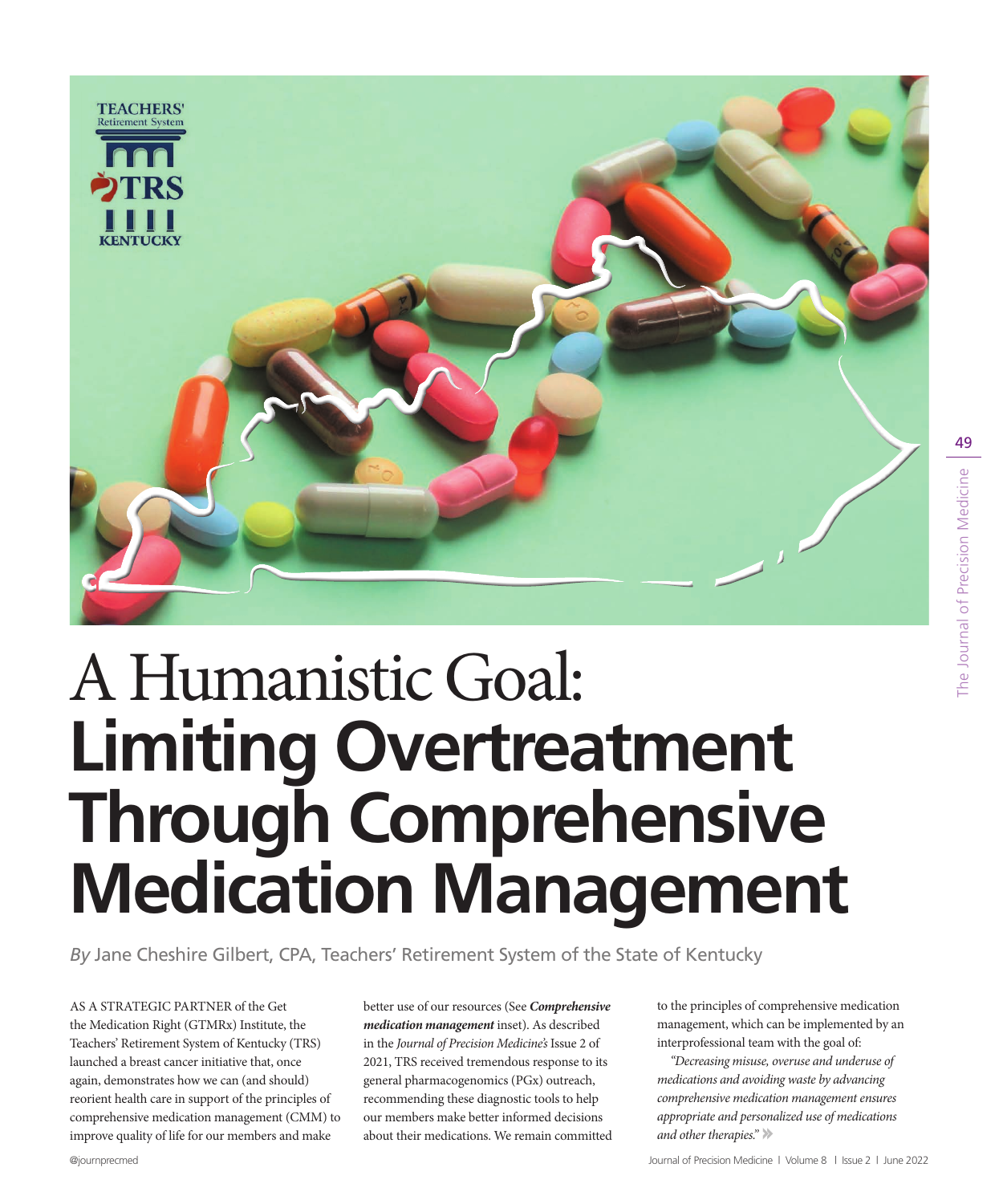## **Comprehensive medication management**

The GTMRx Institute defines CMM as the standard of care that ensures each patient's medications (whether they are prescription, nonprescription, alternative, traditional, vitamins, or nutritional supplements) are individually assessed to determine that each medication is appropriate for the patient, effective for the medical condition, safe given the comorbidities and other medications being taken, and able to be taken by the patient as intended.<sup>1</sup>

TRS Kentucky offers a defined benefit plan that serves about 140,000 active and retired teachers, and the outsourced pharmacist division of TRS, called Know Your Rx (KYRx), has worked with TRS on drug purchasing leverage, generic fill maximization, medication therapy management and CMM since 2012. As mentioned above, TRS partners with the GTMRx Institute in outreach initiatives to educate members about CMM, of which pharmacogenomics and precision diagnostic tools are one piece.

As part of this effort, we resolved in 2021 to help address a critical challenge in the treatment of early-stage, hormone receptor positive (HR+) breast cancer – namely, *the majority (95%) currently taking endocrine (anti-estrogen) medications receive no benefit from this treatment if continued more than five years after diagnosis*. 2-3 And because adverse side effects associated with extended endocrine therapy (EET) can substantially reduce quality of life, identifying the small percentage of patients who actually benefit from EET presents a unique opportunity in the field of precision medicine.<sup>3</sup> (See *Adverse events associated with prolonged anti‑estrogen therapy* inset.)

In January of 2021, The National Comprehensive Cancer Network (NCCN) identified Breast Cancer Index™ (BCI) as the only guideline-recognized test used to predict benefit of extending endocrine therapy beyond five years. BCI has been validated for prediction of EET benefit across five trials

### **Breast Cancer Index (BCI)**

Breast Cancer Index is a unique, proprietary genomic test that helps physicians individualize treatment decisions beyond 5 years for patients with early-stage, HR+ breast cancer. It is the only genomic test recognized by multiple national oncology practice guidelines to help inform extension of Tamoxifen (TAM), aromatase inhibitor (AI) or TAM followed by AI, for pre- or postmenopausal women with lymph node-negative or lymph node-positive (1-3 positive nodes) disease.

and over 4,500 breast cancer patients.4-6 (see *BCI* inset) The test is typically conducted as a patient is approaching the fifth-year post diagnosis, and it does not require the patient to undergo a new biopsy, which is both invasive and expensive.<sup>7</sup>

In addition to providing a predictive answer (yes/no) to the question of whether a patient is likely to benefit from EET, BCI provides a prognosis for the patient's risk of late distant recurrence (reported as a percentage). In one study led by Yale University and University of Pittsburgh Medical Centers, BCI results amended physician recommendations –either to continue or discontinue endocrine therapy after five years – for 30% of their patients. "The goal of EET is to treat the patients most likely to benefit from prolonged therapy in order to spare them a recurrence, and this test may have helped identify those who would have otherwise been overlooked based on clinical and pathologic factors alone," write the study's authors.<sup>8</sup>

*"Knowing that only up to 5% of our members diagnosed with breast cancer were receiving any benefit from EET, we saw BCI as an opportunity to help mitigate overtreatment where we could."*

#### **KYRx Outreach to TRS Members Diagnosed with Breast Cancer**

Knowing that only up to 5% of our members diagnosed with breast cancer were receiving any

## **Adverse events associated with prolonged antiestrogen therapy**

Like many breast cancer patients on antiestrogen therapy, one TRS member experienced significant weight gain and joint stiffness due to her medication. Her oncologist ordered Breast Cancer Index, and based on the results, the doctor determined that she could discontinue her antiestrogen medication after five years of use.

benefit from EET, we saw BCI as an opportunity to help mitigate overtreatment where we could. The KYRx team identified 417 members diagnosed with breast cancer prescribed with either Aromatase Inhibitors (360 members) or Tamoxifen (57 members). Of these, the pharmacy team made outreach by phone to 383 members, provided answers to FAQ and responded directly to members' follow-up questions. Only 29 members (7%) expressed no interest in receiving information about BCI, while 354 members (93%) were sent more information.

During the six-month program, 14 TRS members (>2 per month) were prescribed BCI tests, and the KYRx team found the results enlightening. Four of the members (29%) were identified as likely to benefit from EET while the other 10 members (71%) were identified as unlikely to benefit from continued treatment. Most importantly, these members diagnosed with breast cancer were empowered to consult with their doctors and make more informed, personalized decisions about their long-term care.

## **Summary and references for breast cancer survivorship**

**3.8 Million Breast cancer survivors report >25 toleration problems impacting quality of life.**

Significant Adverse Effects: Bone toxicity; Endometrial cancer; Embolisms; Heart disease. Tolerability Challenges: Hot flashes; Sexual dysfunction; Arthralgias; Myalgias; Mild to moderate cognitive impairment; Joint pain; fractures; depression; stress.

#### **References:**

- https://www.bcrf.org/breast-cancer-statistics-andresources/
- Hewitt, M., Greenfield, S., Stovall E., From Cancer Patient to Cancer Survivor Lost in Transition.; 2006. http://www.nap.edu/catalog/11468.html
- Curcio KR, Lambe C, Schneider S, Khan K, Evaluation of a Cancer Survivorship Protocol: Clin J Oncol Nurs. 2012:16(4) 400-406. doi:10.1188/12CJON.400-406.20
- Collie K, McCormick J, Wallera, et al. Qualitative Evaluation of care plans for Canadian breast and

head-and-neck cancer survivors. Curr Oncol. 2014;21(1):e18-e28. doi:10.3747/co.21.1698.

- Heinze S, Williams PD, Bott M. Ongoing symptoms reported by breast cancer survivors. J Hosp Palliat Nurs. 2015. 17:157-164. doi:10.1097/ NJH.0000000000000140.
- Kantsiper M, McDonald EL, Geller G, Shockney L, Snyder C, Wolff AC. Transitioning to breast cancer survivorship: perspectives of patients, cancer specialists, and primary care providers. J Gen Intern Med. 2009;24 Suppl 2:S459-S466. doi:10.1007/ S11606-009-1000-2.